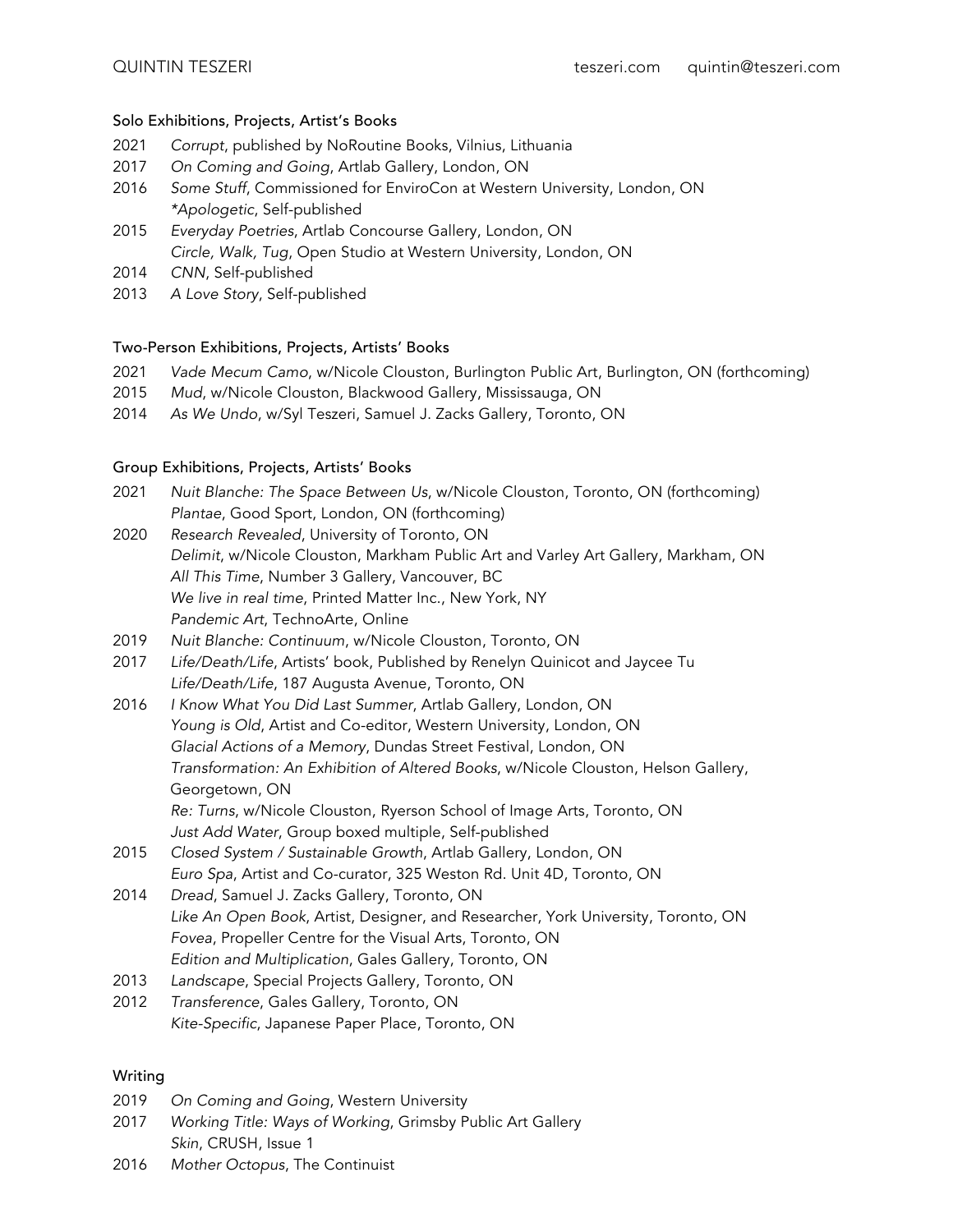*On the Colors of Writing*, The Senses and Society, Volume 11, Issue 2 *Great Pile of Aging Flesh*, McIntosh Gallery *On Plastiglomerate*, Temporary Art Review

- 2015 *Boredom*, Commissioned for the Boredom Conference at Western University
- 2014 *It will be, as if we are not*, Self-published *Centre for Incidental Activisms #2*, Winner of the AGYU Writing Award for Art Criticism *Because It's Matter*, Why Print Matters, Published by Jp King
- 2013 *Usher the Fall of the House*, w/Alex Millington, Artichoke Magazine

### Curating

- 2018 *Working Title: Ways of Working*, Curator, Grimsby Public Art Gallery (GPAG), Grimsby, ON
- 2017 2016 2015 2014 *Responses to GPAG's Permanent Collection*, Coordinator, GPAG, Grimsby, ON *Deposit: Grimsby*, Coordinator, GPAG, Grimsby, ON *LandMade*, Coordinator, GPAG, Grimsby, ON *A Rusted Development*, Coordinator, GPAG, Grimsby, ON *Water Shadows: Grimsby*, Coordinator, GPAG, Grimsby, ON *Sustainability and Fiber Art*, demonstration, Curator, GPAG, Grimsby, ON *Grimsby Mud*, demonstration, Curator, GPAG, Grimsby, ON *Gardening for Artistic Applications*, demonstration, Curator, GPAG, Grimsby, ON *Soft Sculpture*, demonstration, Curator, GPAG, Grimsby, ON *Beadwork*, workshop, Curator, GPAG, Grimsby, ON *Eco-Printing*, workshop, Curator, GPAG, Grimsby, ON *Relief Printmaking*, workshop, Curator, GPAG, Grimsby, ON *Mud, Microbes, and Sculpture*, workshop, Curator, GPAG, Grimsby, ON *Metal Forming and Assemblage*, workshop, Curator, GPAG, Grimsby, ON *Hydroponics for Creative Practice*, workshop, Curator, GPAG, Grimsby, ON *Wet Felting*, workshop, Curator, GPAG, Grimsby, ON *Soapstone Carving*, workshop, Curator, GPAG, Grimsby, ON *Land Art*, workshop, Curator, GPAG, Grimsby, ON *Young is Old*, Artist and Co-editor, Western University, London, ON *Euro Spa*, Artist and Co-curator, 325 Weston Rd. Unit 4D, Toronto, ON *STUFF: The Culture of Obsolescence*, Artistic Director, Samuel J. Zacks Gallery, Toronto, ON *Infect*, Curator, Samuel J. Zacks Gallery, Toronto, ON
- 2013 *A Food Fight*, Artistic Director, Samuel J. Zacks Gallery, Toronto, ON *Paramanu*, Curator, Samuel J. Zacks Gallery, Toronto, ON *Pretty Dead*, Curator, Samuel J. Zacks Gallery, Toronto, ON *Fully Disclothed*, Curator, Samuel J. Zacks Gallery, Toronto, ON
- *Everything Gives You Cancer*, Artistic Director, Samuel J. Zacks Gallery, Toronto, ON

### Conferences and Presentations

- 2019 *Committing to a Line: Indelible drawing*, Drawing I, II, and III, Mohawk, Hamilton, ON
- 2017 *The Value of Value*, Drawing I, II, and III, Mohawk College, Hamilton, ON
- 2016 *On Being About*, Grimsby Public Art Gallery, Grimsby, ON *Silence - Discourse - Art*, Disruptions, Canadian Association of Cultural Studies, Waterloo, ON *Silence - Discourse - Art*, No-Fly Zones and Molotov Cocktails, Western University, London, ON
- 2015 *The Ecology of Mud*, w/Nicole Clouston, Running with Concepts: The Geologic Edition, Blackwood Gallery, Mississauga, ON